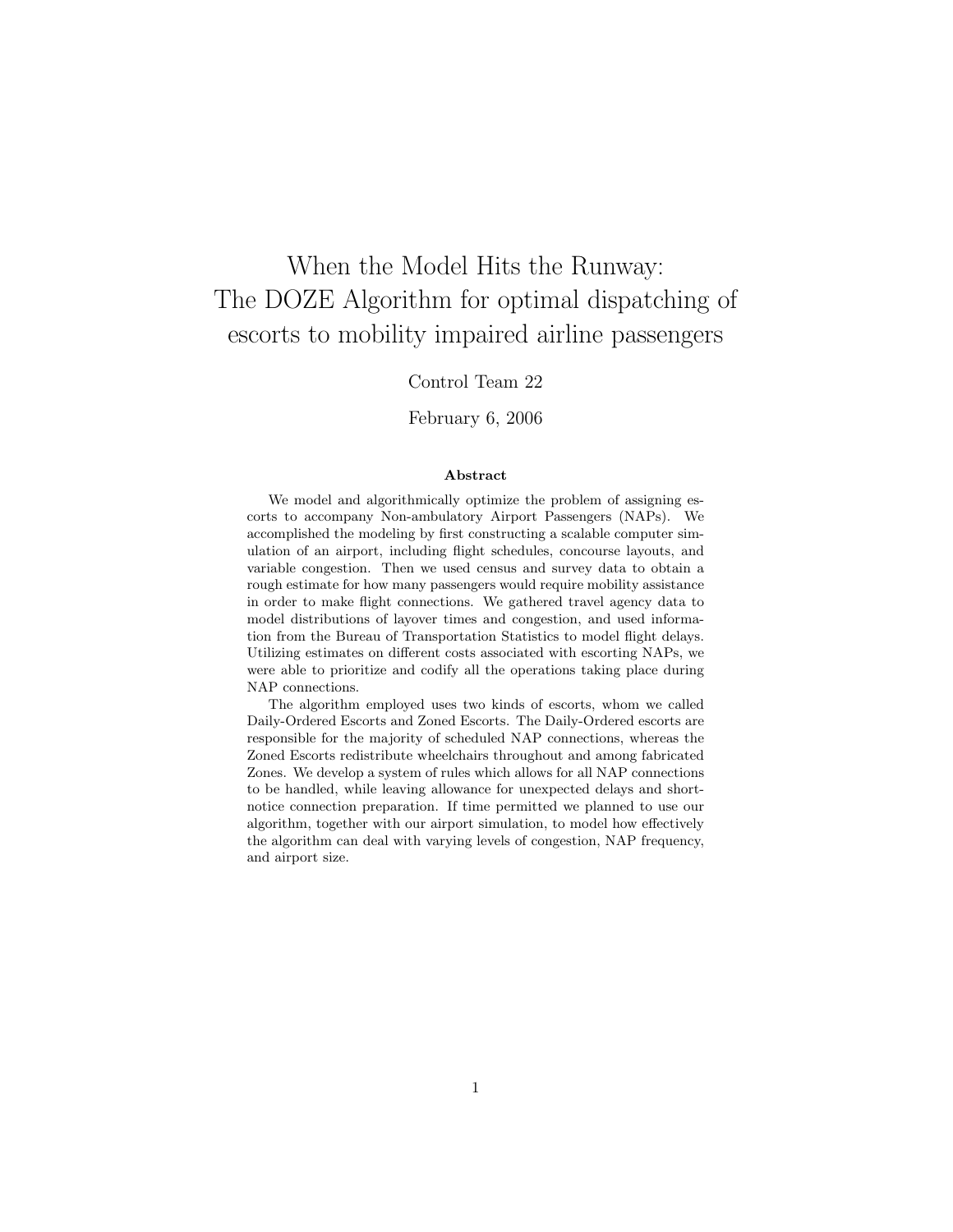# Contents

| 1        |                                  | Introduction                                                          | 3                |
|----------|----------------------------------|-----------------------------------------------------------------------|------------------|
|          | 1.1                              | Responsibilities of Epison Airlines toward Non-ambulatory Pas-        |                  |
|          |                                  |                                                                       | $\boldsymbol{3}$ |
|          | 1.2                              |                                                                       | 4                |
|          | 1.3                              |                                                                       | 5                |
| $\bf{2}$ | <b>Modeling Airport Activity</b> |                                                                       | 5                |
|          | 2.1                              |                                                                       | 5                |
|          |                                  | 2.1.1                                                                 | 6                |
|          |                                  | 2.1.2                                                                 | 6                |
|          |                                  | 2.1.3                                                                 | $\,6$            |
|          | 2.2                              |                                                                       | 7                |
|          | 2.3                              |                                                                       | $\overline{7}$   |
|          | 2.4                              |                                                                       | 7                |
|          |                                  |                                                                       |                  |
| 3        |                                  | Modeling Non-ambulatory Passengers, Escorts and Wheelchairs.          | 8                |
|          | 3.1                              |                                                                       | $\boldsymbol{9}$ |
|          |                                  | The probability of being a NAP $\ldots \ldots \ldots \ldots$<br>3.1.1 | 9                |
|          |                                  | 3.1.2<br>3.1.3                                                        | 10               |
|          |                                  | Selecting Departing Flights                                           | 10               |
|          | 3.2                              | 3.2.1                                                                 | 10               |
|          |                                  |                                                                       | 12               |
|          | 3.3                              | Wheelchair States<br>3.3.1                                            | 12<br>12         |
|          |                                  | 3.3.2                                                                 | 12               |
|          |                                  |                                                                       |                  |
| 4        | Cost Analysis                    |                                                                       | 13               |
|          | 4.1                              |                                                                       | 13               |
|          | 4.2                              |                                                                       | 13               |
|          | 4.3                              |                                                                       | 13               |
|          | 4.4                              |                                                                       | 14               |
|          | 4.5                              |                                                                       | 14               |
| 5        |                                  | The DOZE Algorithm                                                    | 14               |
|          | 5.1                              |                                                                       | 15               |
|          | 5.2                              | Zone Assignment and Zoned Escorts                                     | 16               |
|          | 5.3                              | Zoned Escorts and Wheelchair Distribution                             | 16               |
|          | 5.4                              |                                                                       | 17               |
| 6        |                                  | Simulating an Average Day at the Airport                              | 18               |
| 7        |                                  | Conclusions                                                           | 19               |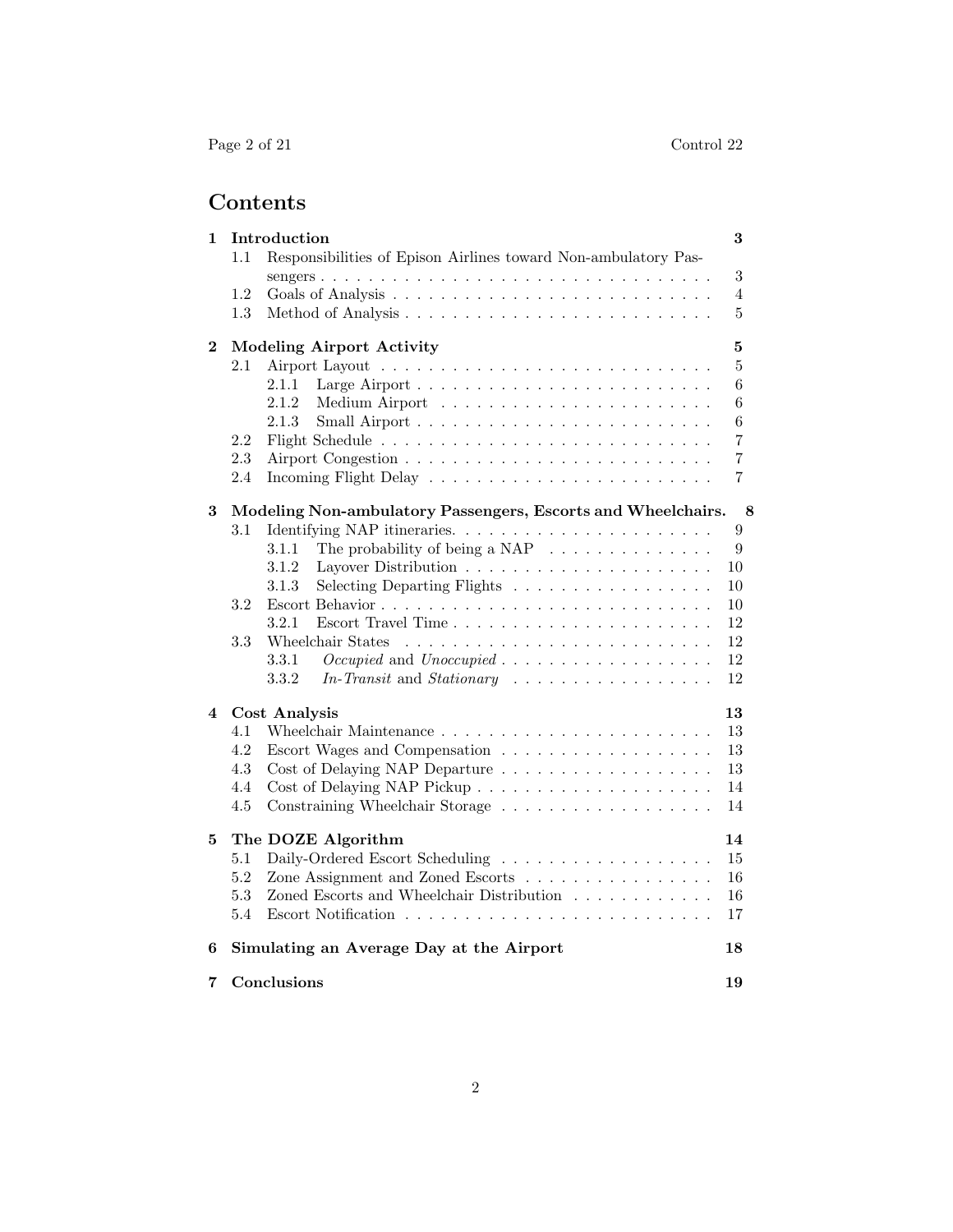# 1 Introduction

According to the 2000 census, 49.5 million Americans live with disabilities [7]. An estimated 23% of these need some sort of specialized assistance just to leave home, and 55% report having experienced added difficulty at airports. The US Department of Transportation requires that airlines provide wheelchair assistance for mobility impaired passengers to reach connecting flights while other mobility aids are checked and unavailable [9].

However, today in the age of budget air carriers and widespread airline bankruptcy, Epsilon Airlines must spend every penny carefully. This includes costs associated with escorting non-ambulatory passengers from arrival gate to departure gate during layover connections in fulfillment of the responsibilities set forth by the US Department of Transportation (USDOT). We are happy to have been chosen to consult with Epsilon Airlines in choosing a system that will most efficiently transport non-ambulatory passengers while incurring minimal direct and liability costs to the airline.

## 1.1 Responsibilities of Epison Airlines toward Non-ambulatory Passengers

Non-ambulatory passengers (NAPs) make up a small yet important part of air travelers. The legal and ethical responsibilities of Epsilon Airlines with regard to NAPs that are connecting between flights are:

- to provide a wheelchair at the arrival gate at or prior to the arrival time of the non-ambulatory passenger's incoming flight.
- to provide an escort to transport the non-ambulatory passenger from the arrival gate to the departure gate with sufficient time to board the departure flight. Standard airline policy is that passengers must be boarded 10 minutes before the scheduled departure [5].
- to allow the NAP usage of a wheelchair for the duration of his or her layover. (Note that the escort may leave the NAP after delivering the NAP to the departure gate. Gate attendants are trained to aid NAPs in boarding flights.)

Note that we are concerned only with moving NAPs between connecting flights. Per USDOT policy, Epsilon Airlines is not responsible for moving NAPs from check-in to initial boarding, or from final departure to baggage claim [7].

In constructing a plan for Epsilon Airlines perform these responsibilities, we will seek to minimize several direct and indirect costs and constraints:

- Costs associated with wheelchair maintenance. (*Direct Cost*)
- Costs of compensating escorts, including wages, benefits, and taxes. (Direct Cost)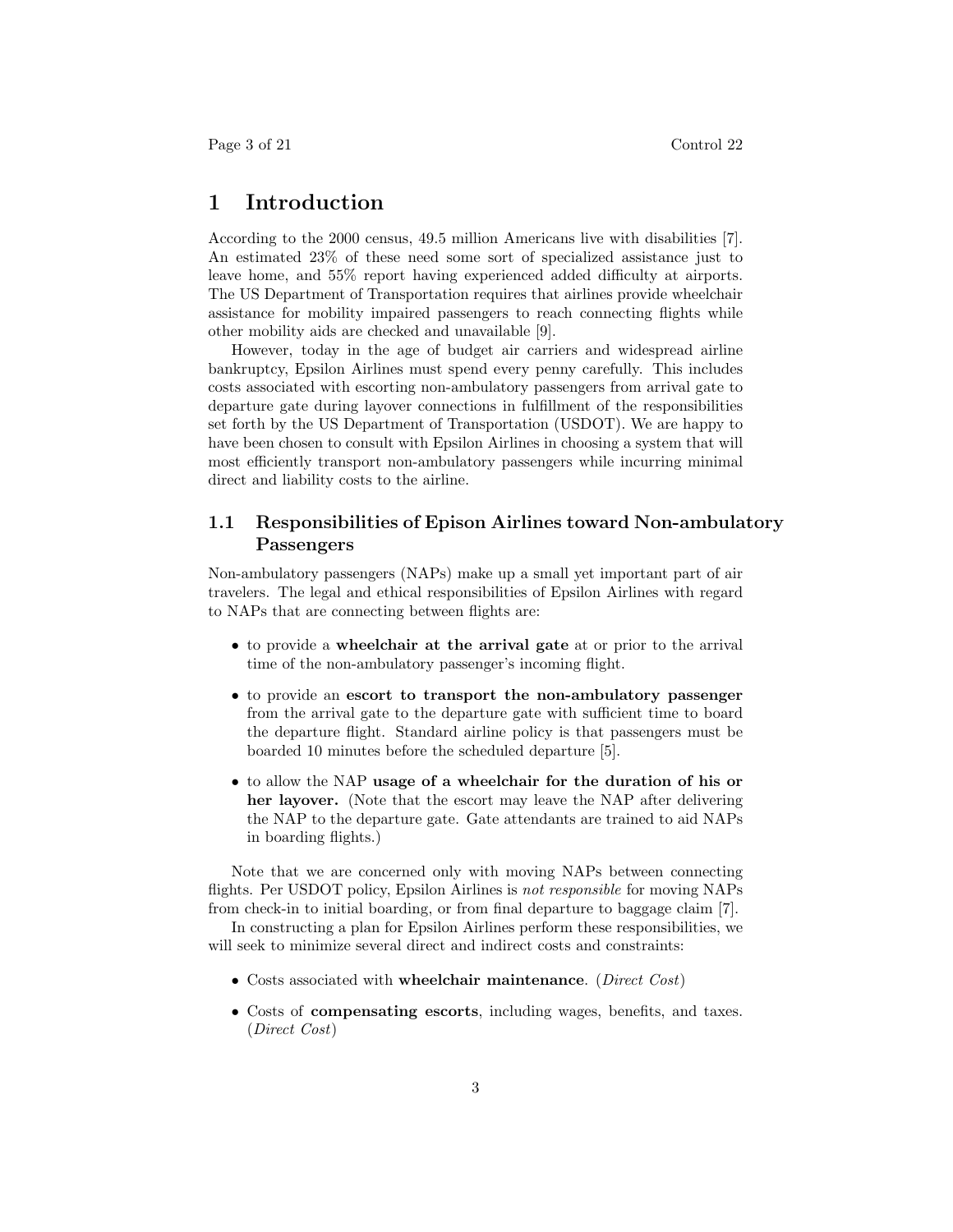- Cost associated with having no available wheelchair at the gate upon a non-ambulatory passenger arrival. These costs include decreased satisfaction (as the NAP grows impatient waiting for assistance leaving the plane) and a possible delay in future departing flights (Indirect Cost)
- Cost of delaying departing flight by not delivering a non-ambulatory passenger on time. (Indirect Cost)
- Liability hazard cost of leaving wheelchairs in concourse unattended. (Liability Cost)
- Constraint of limited wheelchair storage space at airports. (Constraint)

In this list of costs we have *not* included a purchase price for a fleet of wheelchairs. We assume that, in compliance with USDOT standards, Epsilon Airlines has a currently operating fleet of wheelchairs which will continue to be in service. Furthermore if our analysis finds that additional wheelchair purchases are necessary, this is a relatively insignificant one time cost. Any cost incurred through replacing worn or non-reparable wheelchairs should be included in the per-wheelchair annual maintenance cost.

#### 1.2 Goals of Analysis

In our bid we will develop an algorithm to schedule the movement of wheelchairs and escorts throughout the airport. Our analysis will provide Epsilon Airlines with

- an estimate of the optimal number of wheelchairs needed to serve an airport based on the airport size and flight schedule.
- an estimate of the optimal **number of escorts** needed at an airport to adequately serve non-ambulatory passengers.
- a optimal shift schedule for escorts based on the size and flight schedule of the airport.
- an estimate and error analysis of budget costs associated with NAP escort service for a given airport.
- an algorithm for tracking and dispatching escorts and wheelchairs throughout the airport.
- potential sources of bottlenecking or high costs in the system.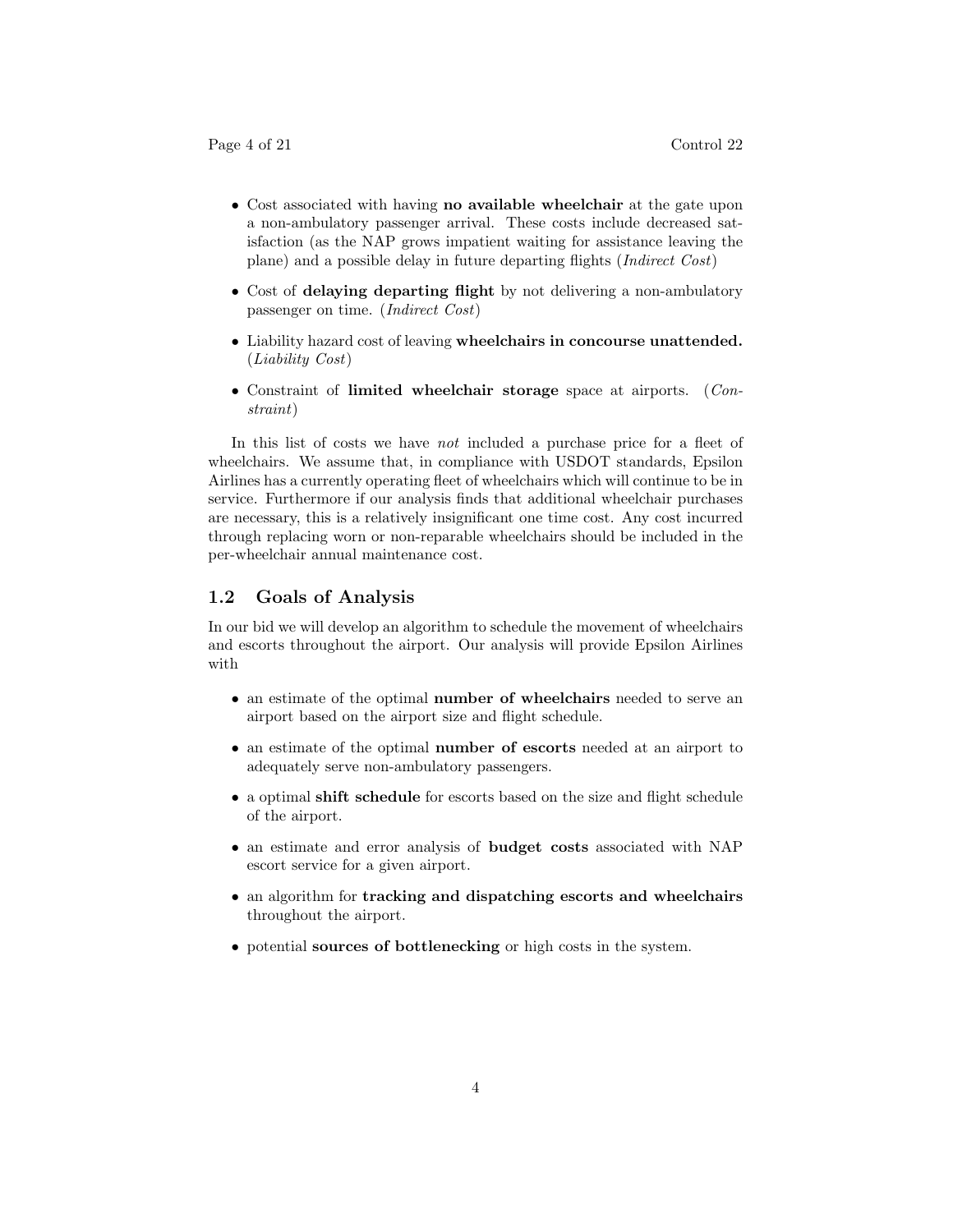Page 5 of 21 Control 22

### 1.3 Method of Analysis

In order to obtain our analysis we will follow the following steps:

- 1. Construct a scalable computer simulation model of Epsilon Airlines activities in an airport, including airport layout, incoming and outgoing flights, and congestion.
- 2. Obtain an estimate for NAP prevalence and determines simulation rules for NAP, escort, and wheelchair behavior.
- 3. Use industry data to estimate each of the previously identified costs.
- 4. Develop and test an algorithm for escort scheduling using the airport simulation model and calculate total associated costs.
- 5. Refine the algorithm based on primary sources of inefficiency.
- 6. Demonstrate present and future scalability of optimal algorithm by testing the algorithm with different size airports and varied NAP and congestion parameters.

# 2 Modeling Airport Activity

The first important aspect for testing an algorithm is to accurately simulate the activities of an airport.

- Airport Layout
- Flight Schedule
- Airport Congestion
- Flight Delays

## 2.1 Airport Layout

Modern airports are complex structures with many components: terminals, baggage claim, concourses, runways, gates, parking garages, food courts, security checkpoints, etc. However, because all that we are really concerned with is transferring passengers from one flight to another connecting flight, the only aspect of the airport which we need to model is the trip a passenger takes from his or her arrival gate to the departure gate for the next flight. Typically at this point the passenger does not need to check in baggage, has cleared security checkpoint lines, and may travel freely from gate to gate. Furthermore, passengers typically fly the same airline or a code-sharing airline through their whole itinerary, so we assume that all passengers arriving on Epsilon Airlines will be connecting to another flight on Epsilon Airlines. Thus in the model, airports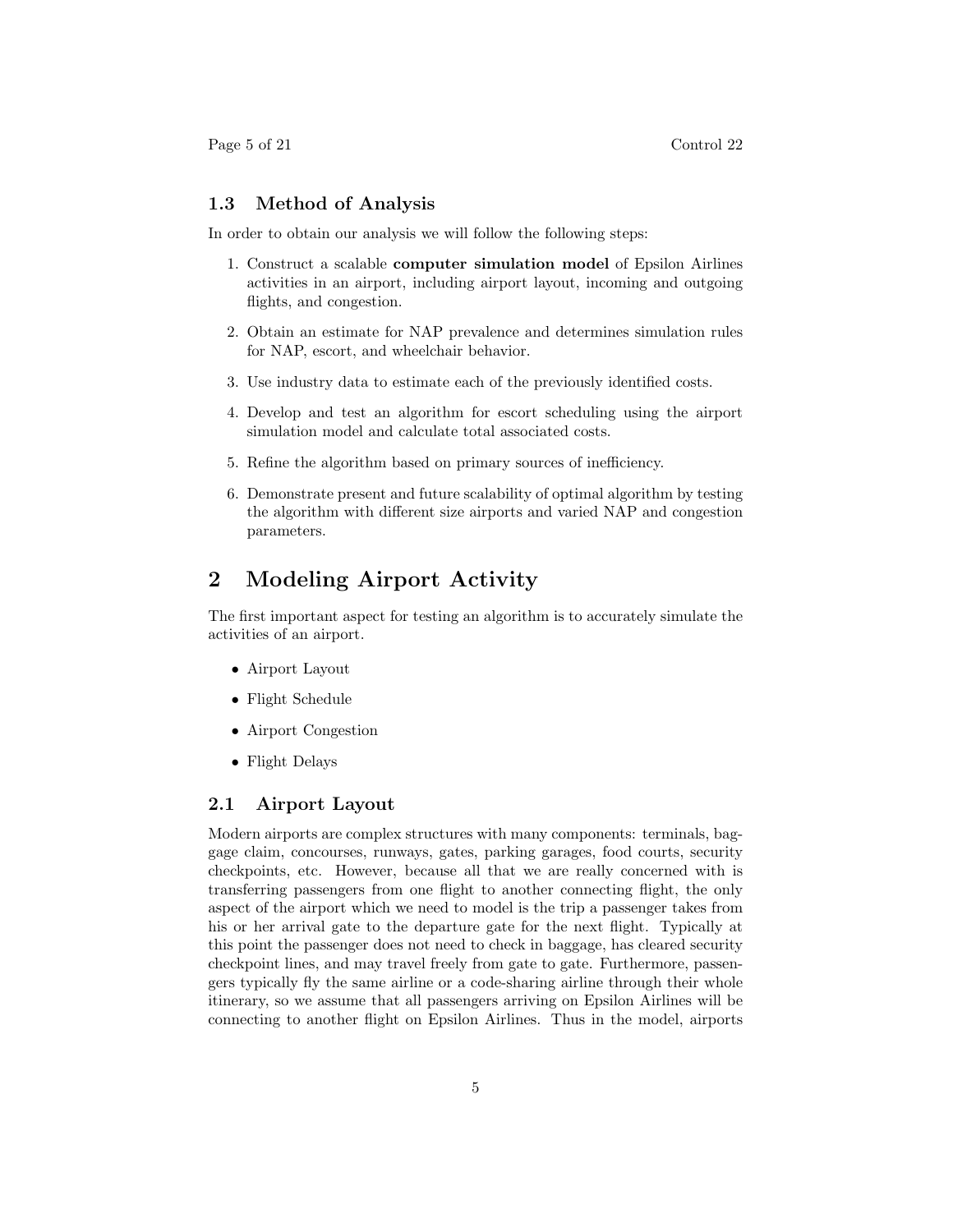consist only of concourses and gates which are serviced by Epsilon Airlines, where the distances between gates are measured by walking time under low congestion.

Each concourse in the airport is parameterized as a symmetric matrix. For example, Concourse A with  $n$  gates serviced by Epsilon Airlines, is given by an  $n+1 \times n+1$  matrix A where the rows and columns  $\{1, \ldots, n\}$  correspond to each gate and the  $n + 1$  row and column correspond to the entry way of the concourse. The  $a_{ij}$  entry is the time in minutes for an unimpeded passenger to walk from gate  $i$  to gate  $j$ .

For the case that a passenger need to change concourses, there another matrix fixes travel times between each concourse serviced by Epsilon Airline. These travel times may account for time other than simply walking time. For example, one reason that a passenger may need to change concourses is to transfer from an international flight in Concourse E to a domestic flight in Concourse A. In this case the passenger would need to go through customs, incurring an added travel time dependent on airport congestion.

#### 2.1.1 Large Airport

Epsilon Airlines' operations in a large airport are modeled after the operations of Delta Airlines at Hartsfield-Jackson Atlanta International Airport. Delta operates 102 gates in the Atlanta Airport: 34 in Concourse A, 36 in Concourse B, 15 in Concourse D, and 17 in Concourse E [6].

Each concourse is straight with gates on either side, consecutive gate numbers are across from one another. The Manhattan metric is applied to calculate travel times between gates within the same concourse where the base travel time under low congestion between adjacent gates is one minute.

Under low congestion, travel between adjacent concourses takes 5 minutes. The concourses are aligned in linearly, so for example to travel from Concourse A to Concourse D would take 15 minutes. The exception is to travel from the international Concourse E to domestic Concourse D, for which the base travel time is 15 minutes to allow for US customs.

#### 2.1.2 Medium Airport

Epsilon Airlines' operations at a medium sized airport are modeled after the Delta Airlines operations at Boston Logan Airport. In Boston, Delta operates 24 gates in two Concourses. Delta gates are only located on one side of the concourse and the base travel time between adjacent gates is 1 minute. The base travel time between the concourses is ten minutes.

#### 2.1.3 Small Airport

Epsilon Airlines' operations in a small airport are modeled after Alaska Airlines' operations in Anchorage, Alaska. Alaska Airlines operates 11 gates in Concourse C of the airport. The gates are all adjacent and the based travel time is assessed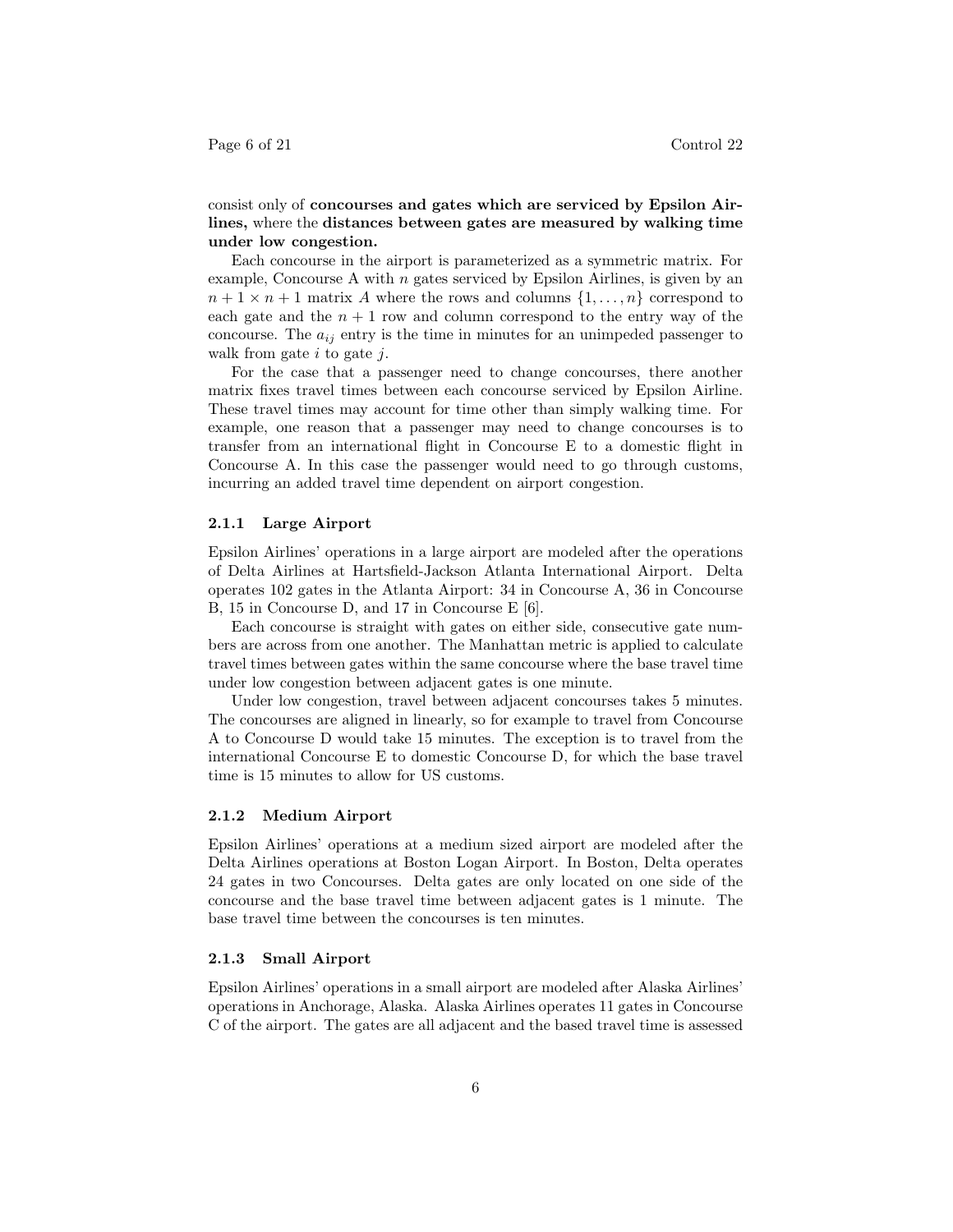using the Manhattan metric with one minute of travel time between adjacent gates.

## 2.2 Flight Schedule

The simulator generates an arrival and departure time for each Epsilon Airlines flight in an airport on a day using a fixed number of arriving and departing flights and a probability distribution of flights over the day. After obtaining times for each flight, the flights are distributed randomly to the gates served by Epsilon Airlines such that no two flights arrive or depart at the same gate within 45 minutes (the minimum time to deplane and prepare another flight for takeoff).

According to Delta Airlines [1], flights are distributed as evenly through the day as possible throughout the day between the hours of 7 AM and 11 PM. The Delta flight schedule in Atlanta and Boston and the Alaska Air flight schedule in Anchorage support this distribution  $[12][5]$ . Thus we have assigned a uniform distribution between the hours of 7 AM to 11 PM to the arrival and departure schedules for each airport.

The number of Epsilon Airlines flights each day is 800 arrivals and departures each day in the large airport, 200 arrivals and departures each day in the medium airport, and 80 arrivals and departures each day in the small airport [12][5].

#### 2.3 Airport Congestion

As any traveler knows, airport congestion can severely affect the amount of time that it takes to move around an airport. At peak times it can take up to three times as long to walk from one place to another [4]. Although the flight distributions are uniform throughout the day, congestion in concourses tends to worsen during the midday due to overlapping layovers and the nature of traffic flow. To account for this, we multiply the base travel time between any two gates by a 'congestion factor', which depends on the time of day. The congestion factor is 1 at 7:00 AM, increases linearly to 3 (indicating that it takes three times as long to travel from location to location) at 3:00 PM, and decreases linearly back to 1 at 11:00 PM. Using the congestion factor, the travel time for an ordinary passenger to walk between two locations in the airport can be expressed by:

travel time  $=$  base travel time  $\times$  congestion factor

#### 2.4 Incoming Flight Delay

Delayed arriving flights severely impact standard airport operations. They cut into passengers' layover time and disrupt other scheduled airline events such as escorts providing wheelchair assistance. In order to accurately model flight delay, we analyzed data raw data from the Bureau of Transportation Statistics about flight delay in December 2005 [3]. The data shows that 68.67% of flights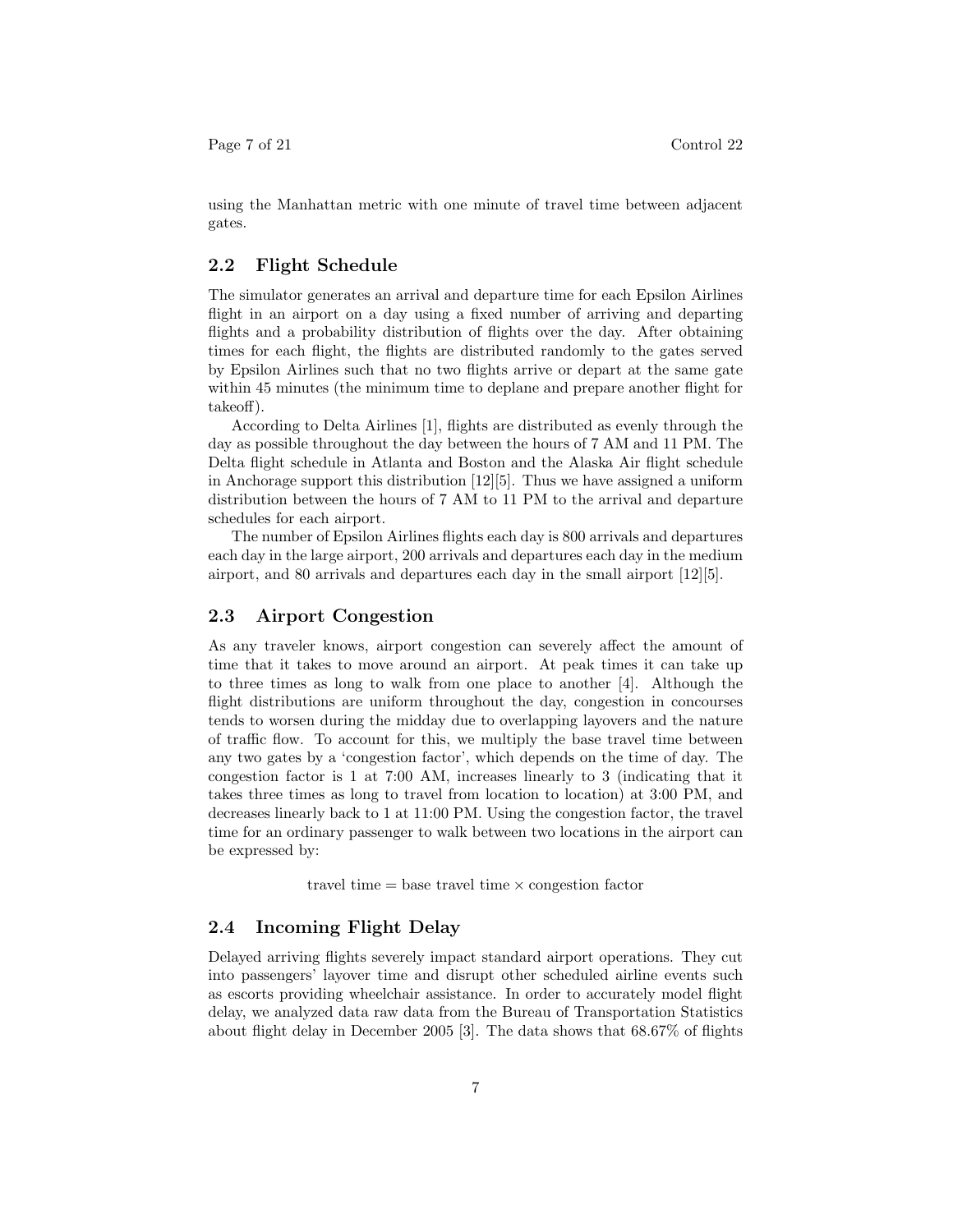

Figure 1: Exponential distribution of flight delay minutes for flights with nonzero delay. Histogram represents empirical delay times for all air carriers during December 2005.

have zero minutes of delay. For the roughly 30% of flights that are delayed, the amount of delay in minutes follows an exponential distribution with parameter  $\lambda = 1/42.90$  as seen in Figure 1. This translates to a median delay time of 29.73 minutes.

An unpredictable delay time is assessed to each incoming flight using a random number between zero and one. If the random number is less than .6867 the flight is assessed no delay. If the random number is greater than .6867, another random number is chosen between zero and one and is compared to the exponential distribution to obtain the number of delay minutes added to the scheduled arrival time of the incoming flight to obtain the actual arrival time.

Even though sometimes delays in airports can be anticipated, often they cannot. We assume that delays are unexpected. When scheduling wheelchair assistance and escorts, we may only use scheduled arrival times, not delayed arrival times.

# 3 Modeling Non-ambulatory Passengers, Escorts and Wheelchairs.

There are essentially three types of non-ambulatory passengers that we must account for: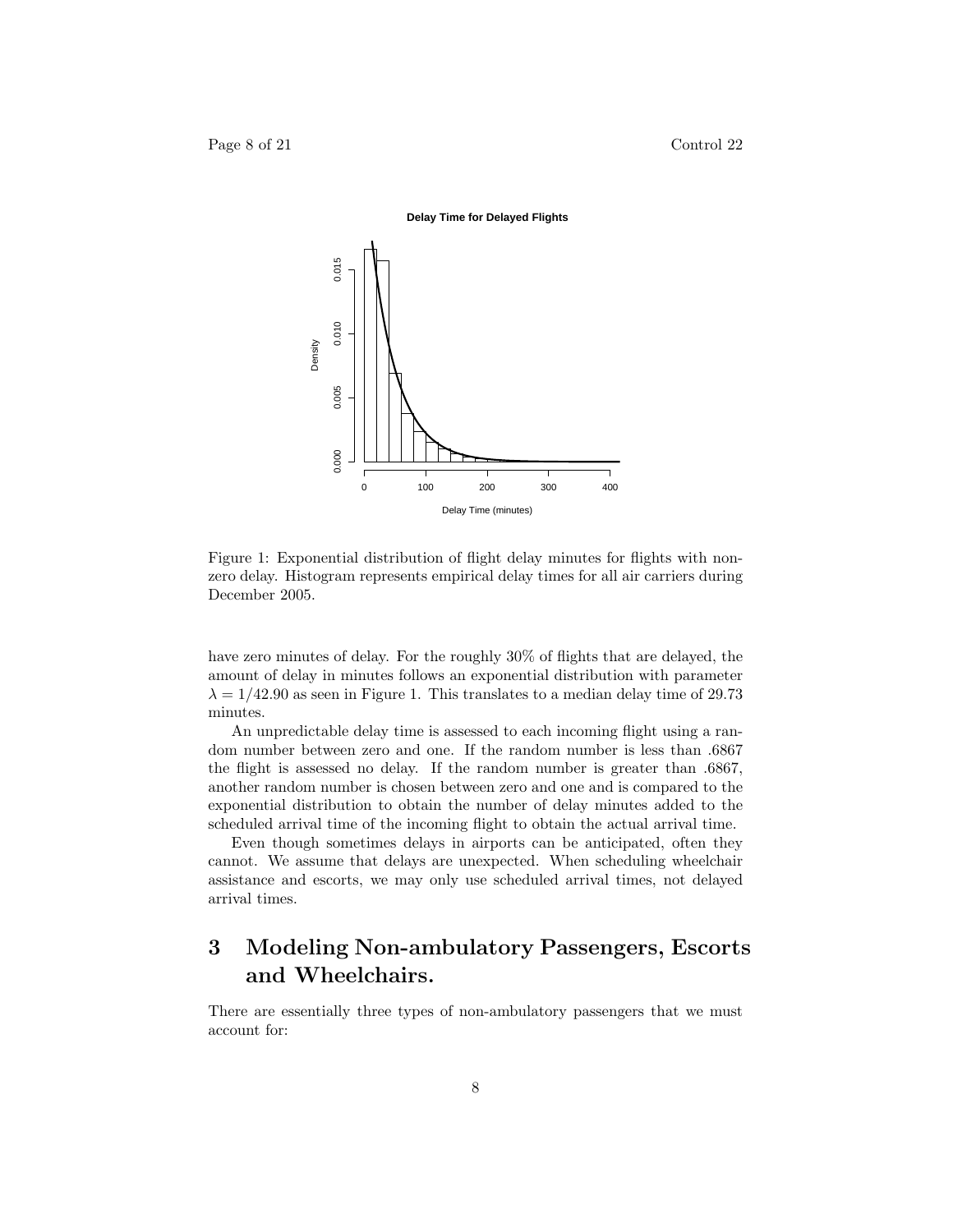- 1. NAPs who request wheelchair assistance at the time of booking their ticket. ("Long-notice NAPs")
- 2. NAPs who request wheelchair assistance at their flight check-in time. ("Medium-notice NAPs")
- 3. NAPs who request wheelchair assistance only just before arrival. ("Shortnotice NAPs")

The medium-notice and short-notice NAPs are collectively known as "unscheduled NAPs."

We conservatively assume that 70% of the non-ambulatory passengers fall into the first category. The itinerary of these long-notice NAPs (in particular, their scheduled arrival and departure times and gates) are known at the beginning of the day. These passengers provide the airline with enough notice that it will be possible to plan ahead for them.

The second category comprises 25% of the non-amulatory passengers. These passengers provide about 4-5 hours notice to the airline that they will need assistance. Thus the airline must have some flexibility in its scheduling. It cannot simply draw up a schedule at the beginning of the day and assume that there will be no changes.

The remaining 5% of non-ambulatory passengers are short-notice NAPs. The airline has only 15-20 minutes to meet one of these passengers at the gate. It is very unlikely that an airline would be able to provide assistance in a timely fashion to one of these passengers unless it had someone in close proximity to each gate at all times.

### 3.1 Identifying NAP itineraries.

After generating a daily flight schedule, the simulator uses a (very small) individual probability that a passenger on an incoming flight that day requires wheelchair assistance to stochastically generate a set of NAPs who will be traveling through the airport that day. Then for each NAP a layover time is generated randomly from the layover time distribution, and the departure gate with the next departure following the

#### 3.1.1 The probability of being a NAP

Every passenger on an incoming flight has a certain probability of being nonambulatory. To calculate this probability we use data from [11]. The rough proportion of NAPs to all passengers is expressed as the conditional probability that a person is mobility-disabled and requires special assistance, given that s/he travels long distances by air. The fraction of disabled citizens in the U.S. is 19%, of whom approximately 76.2% are able to travel long distances, making 14.5% of the population disabled long-distance travelers. Of these, only 18.8% travel by air, making the probability that a given citizen is able to travel by air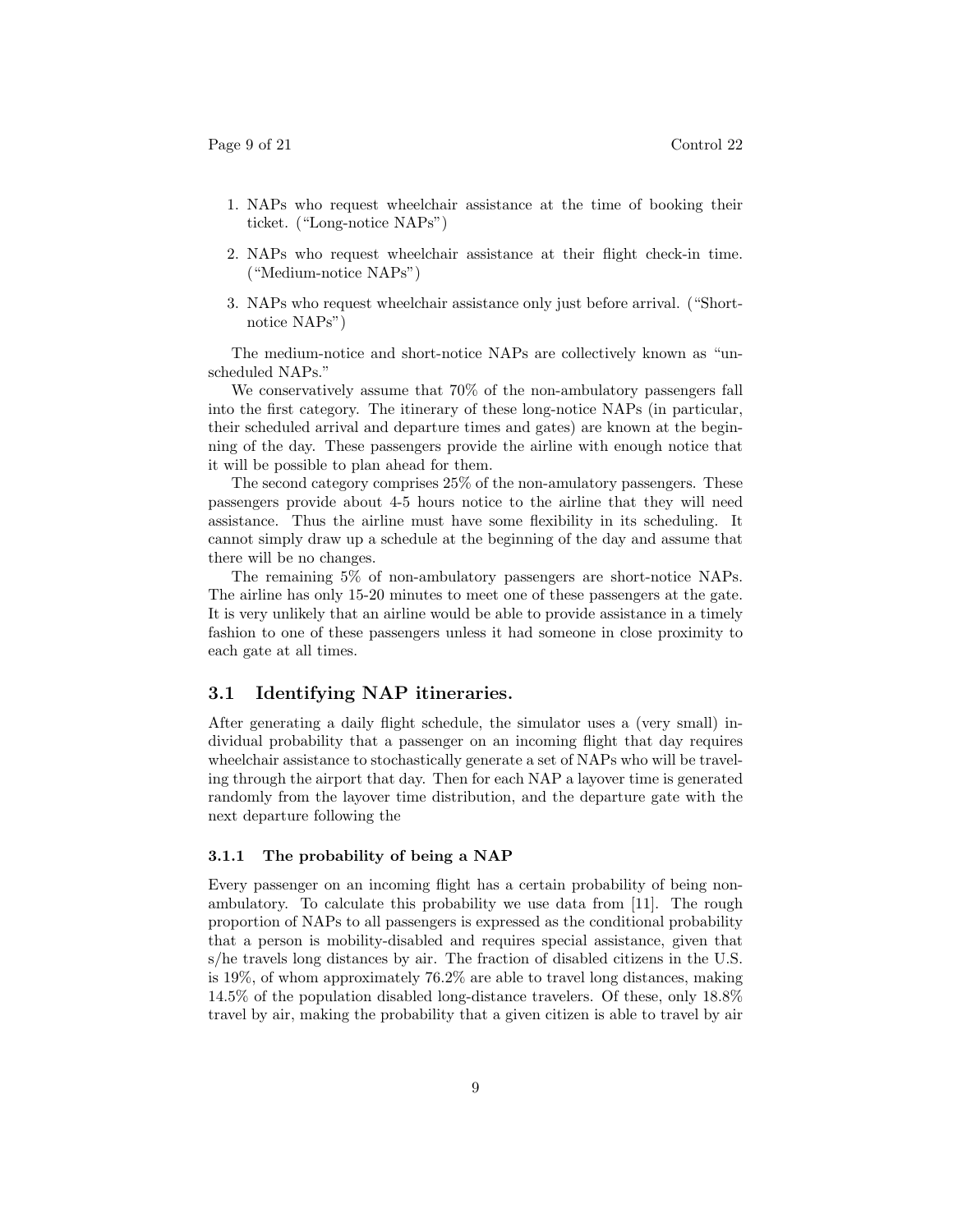$2.73\%$  (the disabled portion)  $+81\%$  (the non-disabled part of the U.S.), or an 83.7% probability that a given person is able to travel large distances by air.

Now of those disabled who are able to travel long distances, 3.1% require special assistance (such as a wheelchair). Of these, 87.6% are mobility disabled. Lastly, the proportion of mobility-disabled long-distance travelers who travel by air is 15.5%. Thus we can estimate the probability that a given person is mobility-disabled, but able to travel long distances by air when given special assistance, as 0.045%. Then the conditional probability that a long-distance air traveler is also mobility disabled and needs assistance is  $0.045\%/83.7\% =$ 0.054%, corresponding to roughly one in 1850 travelers.

#### 3.1.2 Layover Distribution

After a NAP's arrival is stochastically generated using the probability in the previous section, the duration of the NAP's layover between connecting flights is chosen randomly from a distribution of layover times. The layover time distribution is a *Beta distribution* with parameters  $a = 2.651$  and  $b = 12.409$ . Since a Beta distribution must be defined over a compact interval, we allow zero to be the minimum layover time and set the maximum layover time to be 600 minutes (10 hours). This greatly exceeds any observed layover times. This distribution yields a mean layover time of 105.615 minutes and standard deviation 57.019 minutes. The shape of the Beta distribution is seen in Figure 2.

In order to obtain this layover distribution we collected a random sample of layover times from actual flight itineraries provided by Orbitz.com and Expedia.com. The sample included a variety of airlines and airports of various sizes. The size of the sample is  $n = 286$  and the distribution of the collected data can be seen in the histogram in Figure 2. This illustrates that the shape of the Beta distribution fits the observed data quite well.

#### 3.1.3 Selecting Departing Flights

After each NAP has been generated on an incoming flight and given a layover time, the next scheduled Epsilon Airlines departure flight after the NAP's layover is chosen and the designated gate selected as the NAP's departure gate to which the NAP will be escorted.

#### 3.2 Escort Behavior

Escorts are hired by Epsilon Airlines for the purpose of moving non-ambulatory passengers between gates. Each escort is hired for a four hour shift during which we assume he or she is accessible via radio control to be dispatched to or from any place in the airport. Escorts are sent to the arrival gate at the expected arrival time of the NAP's incoming flight. If the central dispatch unit believes that there is an available wheelchair at the gate, the escort will be sent directly to the gate, otherwise the central dispatch unit will send an escort to a location to obtain a wheelchair prior to retrieving the NAP.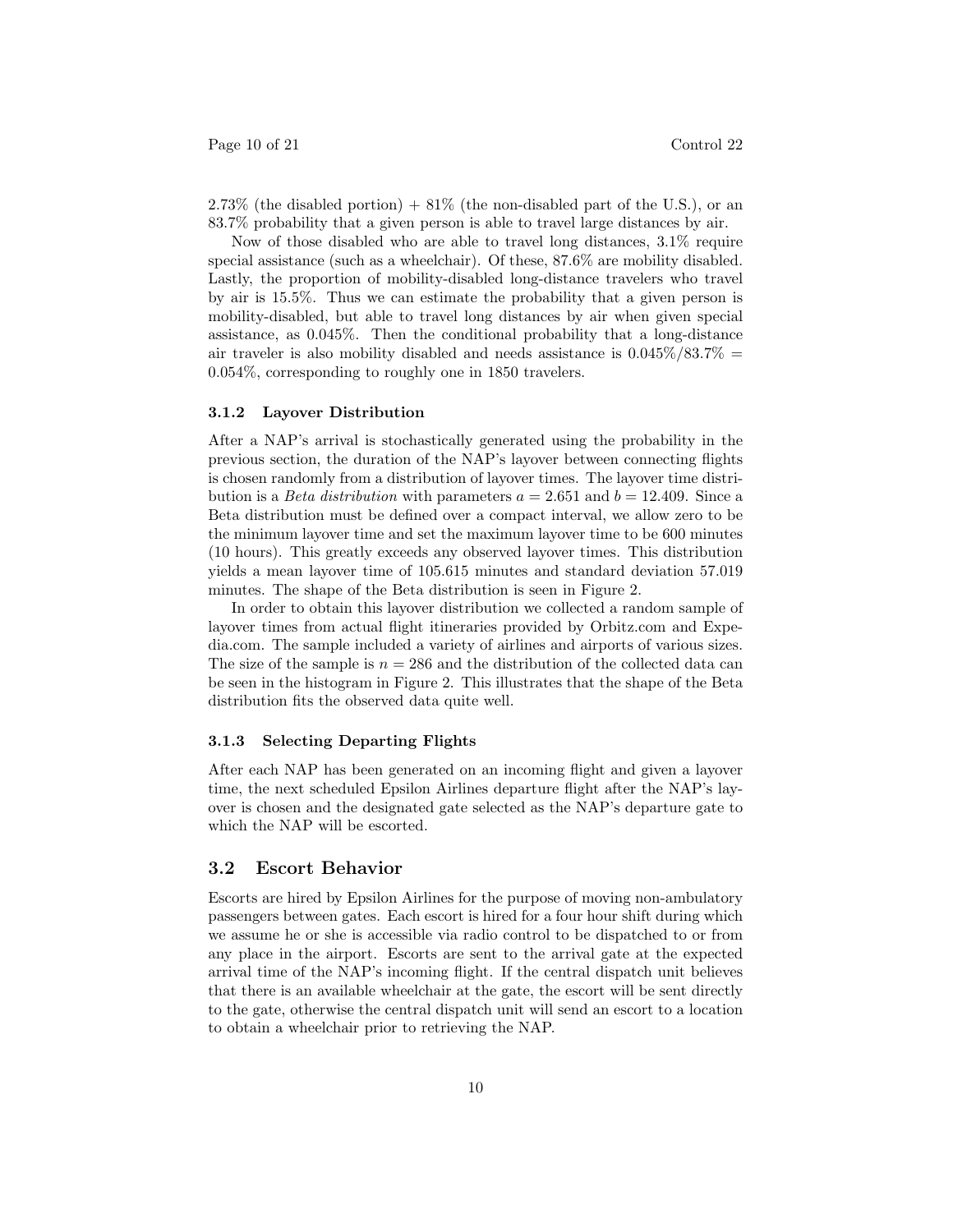



Figure 2: A Beta distribution with parameters  $a = 2.651$  and  $b = 12.409$  normalized to the time interval  $(0, 600)$  from which we sample layover times. The underlying histogram depicts observed layover times from a random sample of  $n=286.$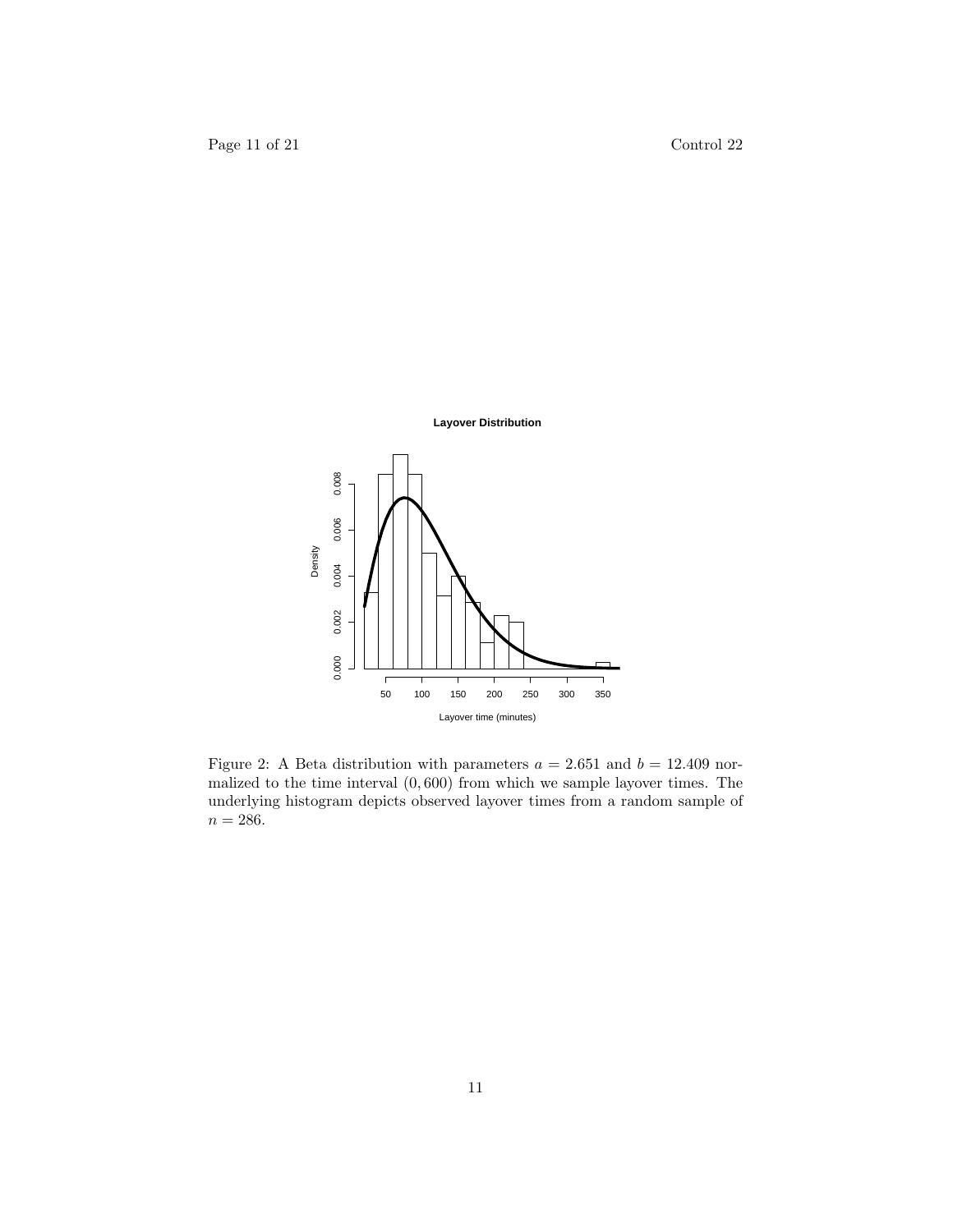After retrieving the NAP, the escort will proceed directly to the NAP's departure gate. Upon arrival at the departure gate, if the NAP's departure flight has not already boarded, the escort will leave the NAP and the wheelchair at the departure gate and again become free for assignment.

When not occupied moving a passenger, escorts may also be dispatched to balance the distribution of escorts or wheelchairs.

#### 3.2.1 Escort Travel Time

Since pushing an unoccupied or occupied wheelchair affects an individuals walking speed, the time which it takes escorts to travel from gate to gate should vary depending on whether they are traveling freely, traveling with an unoccupied wheelchair, or pushing a NAP. In order to obtain information about the variable rates of these three modes of travel, we constructed an experiment in which we pushed team members in a rolling chair through open areas and the campus food court. These experiments showed that in both congested and open areas, pushing an empty chair makes travel time about 1.5 times longer and pushing an occupied chair makes travel time approximately twice as long.

Thus escort travel time calculated by multiplying the ideal travel time between two gates by the congestion factor obtained in section 2.3, times a 'travel load' coefficient of 1, 1.5, or 2 depending on if the escort travels alone, with an empty wheel chair, or an occupied wheelchair respectively:

travel time  $=$  base time  $\times$  congestion  $\times$  travel load

### 3.3 Wheelchair States

#### 3.3.1 Occupied and Unoccupied

Wheelchairs may take two basic states; they may be *occupied* or *unoccupied*. A wheelchair changes between these states only when a NAP deplanes from an arriving flight and hence occupies and unoccupied wheelchair, or enplanes on a departure flight and hence vacates an occupied wheelchair. Note that an escort does not need to be present for either of these events to occur, as Epsilon Airlines gate attendants are trained in assisting disabled passengers between wheelchair and the aircraft. However, if there is no unoccupied wheelchair at the gate upon arrival of a NAP, an escort must bring a wheelchair to the gate.

#### 3.3.2 In-Transit and Stationary

Furthermore a wheelchair (occupied or unoccupied) may be in-transit or stationary. An in-transit wheelchair must be accompanied by an escort. A wheelchair may only be 'stationary' if it is at a gate (it may be occupied or unoccupied). Stationary and unoccupied wheelchairs may be either in-storage or not-stored where an in-storage wheelchair is in a designated storage area at the gate. If there is storage available at the gate where the wheelchair is located, an unoccupied stationary wheelchair will automatically be stored by gate attendants.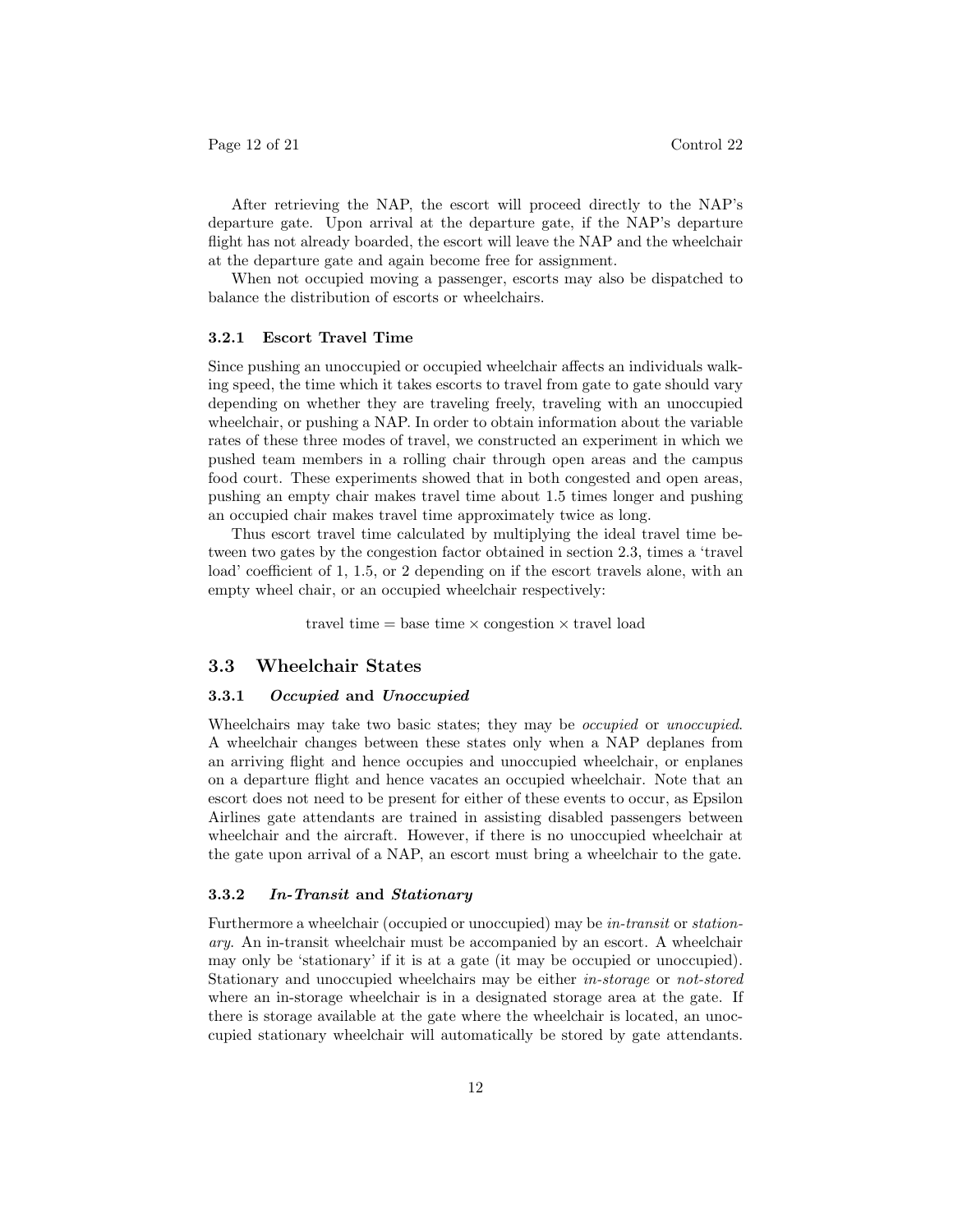A not-stored unoccupied wheelchair will be presumably sitting in an open area around the gate and could be a safety hazard to other airline passengers. To move a not-stored wheelchair to storage at another gate, an escort can come to the gate to get the wheelchair and move it.

# 4 Cost Analysis

We need to analyze and balance all of the following respective constraints:

- The hard cost of maintaining the fleet of wheelchairs.
- The hard cost of hiring and compensating escorts.
- The internal cost of delaying NAP departure.
- The internal cost of delaying NAP pickup.
- The constraint of storing unoccupied wheelchairs.

The first two are costs which the airline must pay directly. The next two are costs which the airline pays indirectly, through decreased profit. Last is our interpretation of the liability hazard of unattended, unoccupied wheelchairs which are not stored at gates.

### 4.1 Wheelchair Maintenance

As stated in Section 1, we count the cost of a wheelchair not by the one-time purchase price, but by the average cost of maintenance. It is estimated that for each wheelchair, the airline incurs a maintaining cost of \$1,000 over a five-year period, so about \$200 per wheelchair per year. We will see that this cost is nearly negligible when compared to the cost of hiring escorts or delaying flights.

#### 4.2 Escort Wages and Compensation

We need an accurate estimation of how much it costs to hire each escort. From [2], we know that the annual compensation of airline employees ranges from \$10,000 to \$200,000, including wages and fringe benefits, with an average of \$47,000. We chose to use this last figure to estimate the annual cost of hiring each escort. Assuming that all the escorts work full-time (40 hours per week) for 50 weeks out the year, this gives us an hourly cost of \$23.50 per escort.

# 4.3 Cost of Delaying NAP Departure

We needed to obtain a rough estimate for how much flight delays cost by the minute. A first-order approximation could include the hourly operating cost of the airplanes, but then we would have to consider the domino effect on other flights, the grievances of aggravated passengers, etc., all of which are difficult to directly estimate. As a result, it would be more accurate simply to take the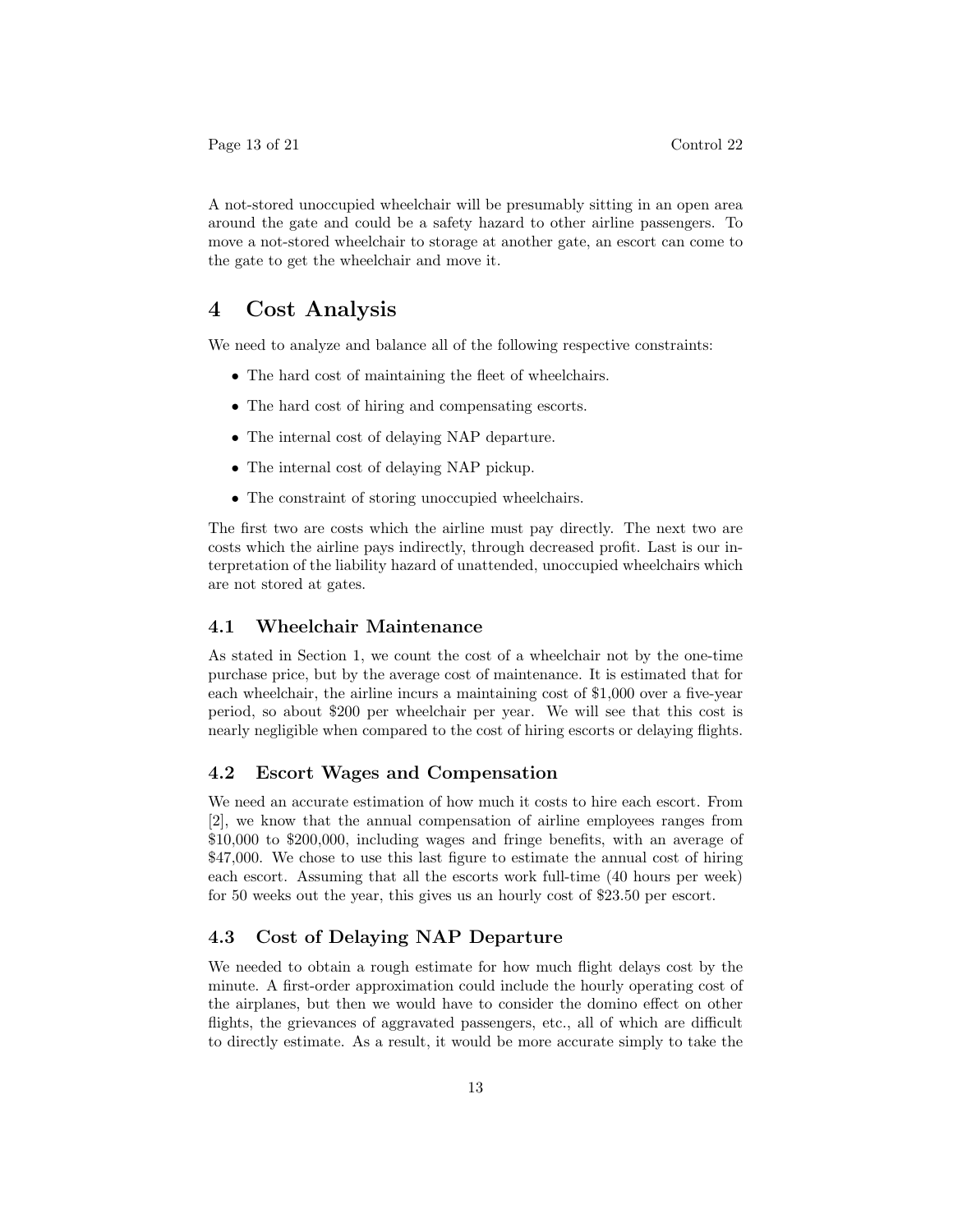econometric estimate of total delay costs, and average over the total number of delay hours. We find from [8] that the economic cost of delays to the airlines in the year 2000 was approximately \$3.13 Billion while the number of delay hours was 1.69 Million. This gives us a delay cost per minute of about \$30.88.

Since flights generally issue a final warning to have their passengers board at least 10 minutes before departure, we decided that we would incorporate flight delay cost as follows:

- If a NAP arrives at the departure gate at least 10 minutes before the departure time, no delay cost is incurred.
- If a NAP arrives after the 10-minute warning, \$31 is charged for each delayed minute.

For example, if a NAP is scheduled to board a plane departing at 3:00 and does not arrive until 2:54, the associated cost is  $4 \cdot $31 = $124$ .

### 4.4 Cost of Delaying NAP Pickup

There is a similar cost for delaying the pickup time of an arriving NAP. We now allow a 10-minute grace period for pickup after the scheduled arrival time. After this grace period ends, we are delaying the next outgoing flight from that gate, and so there is a \$31 charge per minute again. However, there is another (smaller) charge to consider: that of delaying the NAP. The value of passenger time is currently estimated at approximately \$58 per hour, or just under \$1 each minute. [10] This cost is incurred whenever an empty wheelchair is not present at the time of NAP arrival. For example, if the scheduled arrival time of a flight is 3:30, but the NAP is not seated until 3:41, the total cost incurred is  $11 \cdot $1$  for delaying the passenger plus  $1 \cdot $31$  for delaying the plane, totaling a \$42 charge.

### 4.5 Constraining Wheelchair Storage

We decided to avoid directly using the indeterminate liability of leaving an unoccupied wheelchair unattended, and instead build wheelchair capacity directly into our model of an airport. From anecdotal evidence, we realized that at most two unoccupied wheelchairs may be located at any gate and time, before the collection of wheelchairs becomes hazardous. (The gate capacity may be changed for use in different airports.) As a result, in our optimization algorithm we made it a necessity for escorts to continually redistribute wheelchairs so that the chair distribution would avoid piling up at a single gate, see Section 5.3

# 5 The DOZE Algorithm

The Daily-Ordered and Zoned Escorts (DOZE, for short) Algorithm is the key ingredient to optimizing the escort schedule. DOZE uses all known information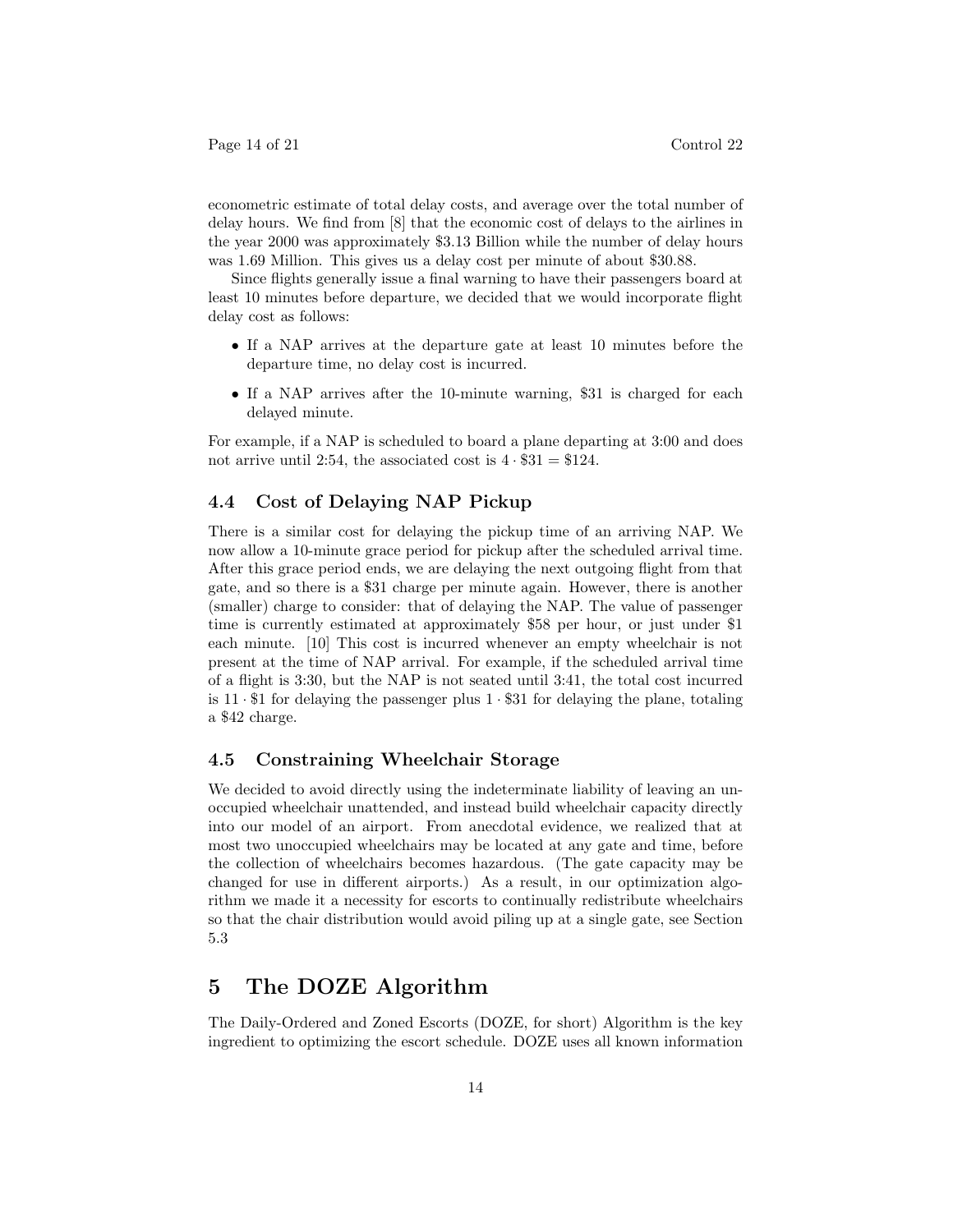Page 15 of 21 Control 22

about the airport, including current escort and wheelchair locations, certain pending NAP arrival times, and certain flight delays. Our algorithm then follows the following rough outline:

- DOZE compiles a schedule for all known incoming NAPs to have escorts within their allotted layover time. This is accomplished by choosing a collection of escort movement instructions so that each scheduled escort accompanies as many successive NAP connections as possible within a four-hour shift. The escorts required by this phase of the algorithm are called Daily-Ordered Escorts, since the algorithm projects escort assignments 24 hours into the future.
- DOZE sorts the gates in each concourse into Zones, and assigns an extra "Zoned Escort" to govern each zone. Since the number of Daily-Ordered Escorts was chosen minimally to satisfy the long-notice NAP demands, it is possible that an unscheduled NAP may arrive at a time when no one can escort him or her to the departing flight. The zones are therefore chosen so that each Zoned Escort can reach any gate in the zone, in time to accompany any unscheduled NAPs to their destinations.
- DOZE compiles a schedule for all Daily-Ordered or Zoned Escorts to distribute wheelchairs as necessary for NAP arrivals and layovers. While they are not rescuing unexpected NAPs, Zoned Escorts are to redistribute unoccupied wheelchairs according to rules which optimize NAP connections. DOZE also decides whether a Daily Ordered Escort should distribute wheelchairs en route to retrieving NAP arrivals.
- DOZE notifies all escorts of their next assignments. Even though DOZE predicts escort schedules well into the future, it need only notify escorts of their next intended action. This is due in part to avoid confusion on the part of the escort, and in part because DOZE will be continually recalculating its optimized schedule as it receives updated information.

## 5.1 Daily-Ordered Escort Scheduling

The first step in optimizing the escort schedule is to find out how many Daily-Ordered Escorts are needed to satisfy the needs of all the expected NAP connections. We accomplish this by assigning NAP connections to escorts as follows:

- 1. Select the first pending NAP arrival that still needs an escort, and assign a new escort to it.
- 2. Block in a 95% confidence travel time estimate for the escort to deliver the NAP to the departure gate. The escort is occupied during this time.
- 3. Select the first NAP arrival which the escort can reach by the arrival time after dropping off the previous NAP, still using a 95% confidence level.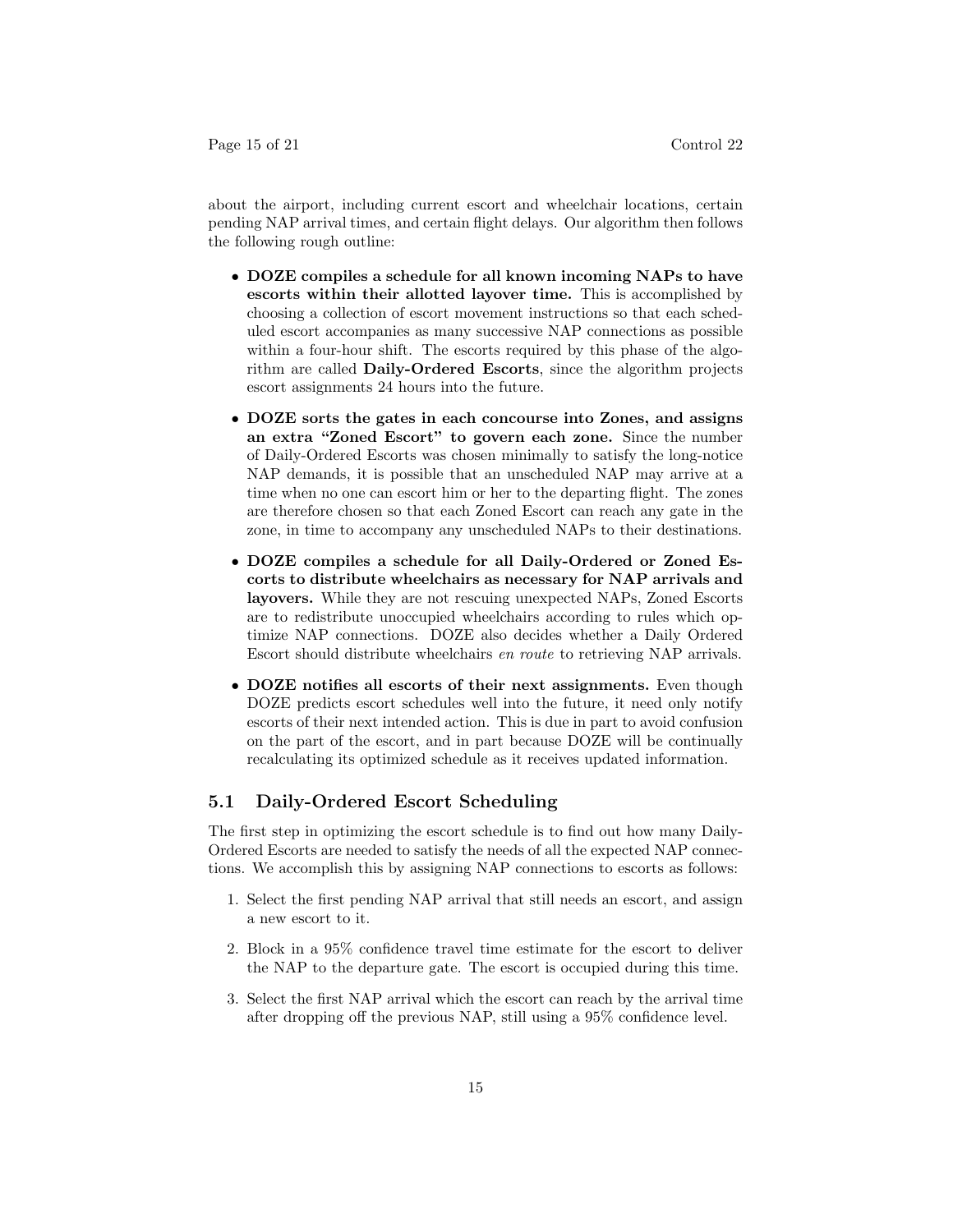Page 16 of 21 Control 22

- 4. Repeat until the total amount of time the Escort has been working exceeds four hours; the escort's shift is over.
- 5. Repeat from step 1 until all NAPs have been assigned to escorts.

This will allow all known NAP connections to be covered by the collection of Daily-Ordered Escorts.

#### 5.2 Zone Assignment and Zoned Escorts

Creating the Zones is a relatively simple task for DOZE. We suppose that 95% of all short-notice NAP connections give at least a certain warning, (say) of 15 minutes. Then within each concourse, begin with the first gate and place all gates within 15 minutes walking time into the first zone. Then take the next gate not contained in the first zone and make the second zone similarly; in this way each concourse is partitioned into zones within which travel time is less than nearly all warning times for short-notice NAP arrivals.

Now DOZE assigns a Zoned Escort to each zone. We can see that the Daily-Ordered and Zoned Escorts are both necessary and sufficient to escort all the NAPs through their connections (necessary in the sense that without any particular escort it is possible to have an arriving NAP not retrieved by an escort, and sufficient in that given all of these escorts it should be possible to handle nearly every collection of NAP layovers).

## 5.3 Zoned Escorts and Wheelchair Distribution

The behavior of the Daily-Ordered Escorts is a simple greedy algorithm designed to cover all expected NAP connections. The Zoned Escort behavior is inherently more complex, because they must deal with a more probabilistically oriented NAP expectation. We settled on the following three kinds of actions which Zoned Escorts may perform:

- Whenever Zoned Escorts move wheelchairs, they choose the wheelchair to balance the overall distribution against NAP needs. The Zoned Escort chooses a wheelchair at either (a) a gate with more empty wheelchairs than can be safely stowed, or (b) a gate with the most time until its next arriving NAP. The Zoned Escort takes this wheelchair either to (a) a gate with a NAP waiting for a chair, or (b) a gate with the least time until a NAP arrival.
- Zoned Escorts accompany NAPs which the Daily-Ordered Escorts cannot handle due to unexpected circumstances. Suppose that a NAP arrives in Zone A, and needs to connect to Zone B. If Zoned Escort A is not currently accompanying a NAP, then Zoned Escort A will arrive as soon as possible and begin the travel to the destination in Zone B. At this point, Zoned Escort A becomes the assigned Zone Escort of Zone B, and Zoned Escort B relocates to Zone A as soon as possible. In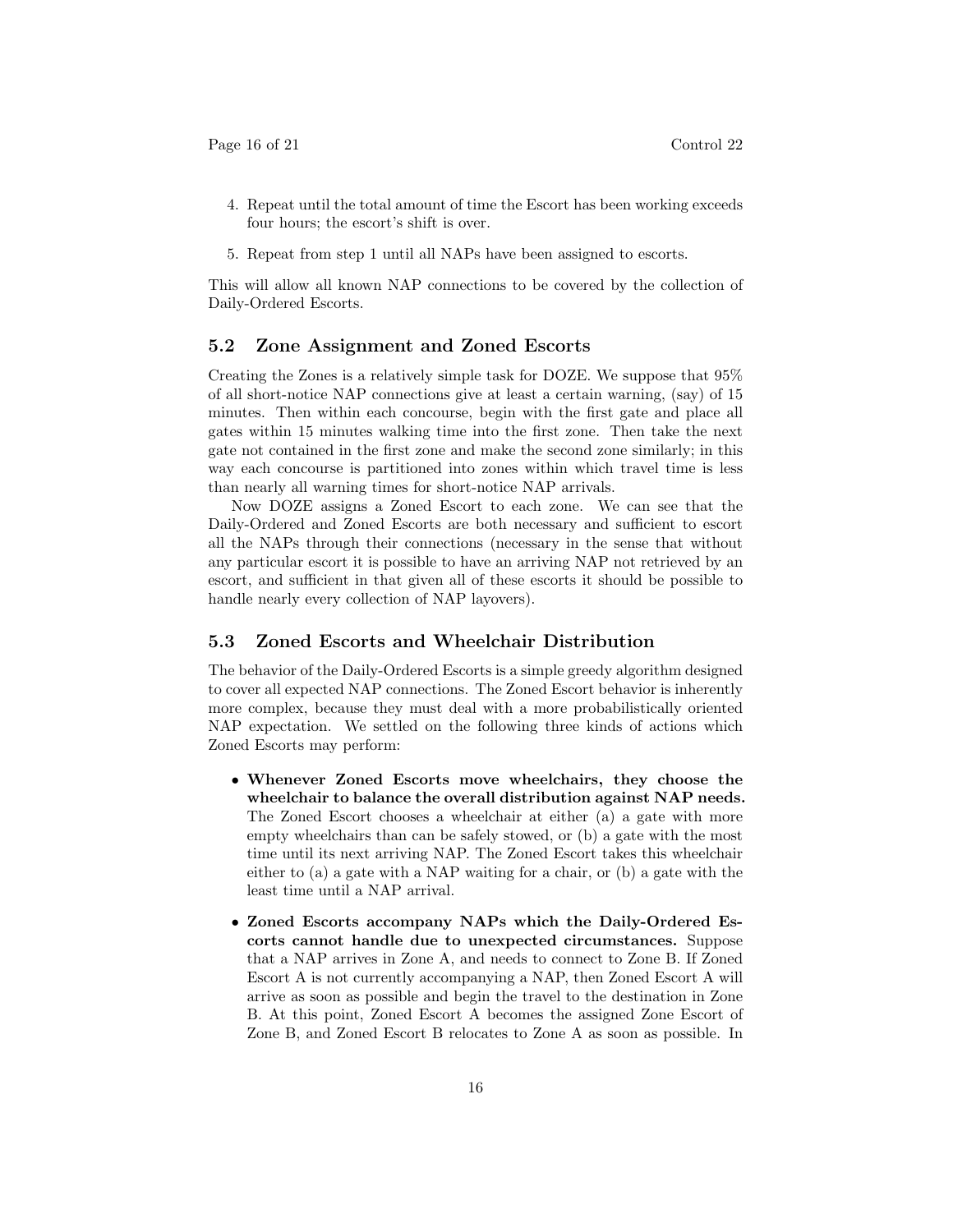this way, the NAP is successfully escorted and the Zoned Escorts remain efficiently distributed.

If Zoned Escort A is already accompanying a NAP at the time that another NAP arrives unexpectedly in Zone A, the nearest unoccupied Zoned Escort (of, say, Zone C) takes the job of connecting the new NAP. Then Zone Escort C is relabeled Zone Escort B and vice versa.

• Zoned Escorts distribute wheelchairs among Zones. If Zone A has no unoccupied chairs, Zoned Escort A identifies all zones with available Zoned Escorts (that is, those who are not currently escorting NAPs). Of these zones, Zoned Escort A chooses the closest zone (say, Zone B) with at least two wheelchairs. Then Zoned Escort A travels to Zone B and becomes its Zoned Escort, and Zoned Escort B takes a wheelchair to Zone A, becoming Zone A's Zoned Escort. If there is no such Zone B to choose from, then Zoned Escort A simply retrieves the nearest unoccupied chair and returns.

Conversely, if every gate in Zone A has at least the maximum number of chairs, then Zoned Escort A chooses the closest zone (Zone B) with at least one space for a free wheelchair, and takes one of its extra chairs there. Once again, Zoned Escort A trades places with Zoned Escort B if possible, but otherwise simply returns to Zone A.

• Zoned Escorts distribute wheelchairs within Zones. In Zone A, Zoned Escort A will always place a wheelchair at a gate, with priority for those NAPs arriving first. The Zoned Escort continues until there are no more unassigned wheelchairs in the Zone, or a gate has too many empty wheelchairs, at which the Zoned Escort redistributes the chairs according to the rules in part 1.

Altogether, the order of priority is as follows: If there is a NAP connection which the Daily-Ordered Escorts cannot handle, the Zoned Escort takes care of the situation. If no such action is required, but there are no unoccupied wheelchairs (or too many) in a Zone, the Zoned Escort redistributes the wheelchairs among Zones. If there are neither too few nor too many wheelchairs in the Zone, then the Zoned Escort distributes a wheelchair to each pending NAP's incoming gate. In this way, the Zoned Escorts are able to distribute the wheelchairs so that (a) the connecting NAPs all have wheelchairs, and (b) the overall wheelchair distribution never becomes too unbalanced.

### 5.4 Escort Notification

The DOZE algorithm finally notifies the escorts of their next assignments. Each Zoned Escort receives the next instruction based on the above rules for wheelchair distribution and NAP pickup. The Daily-Ordered Escorts also receive their next NAP assignments, but with a slight addition. Whenever a Daily-Ordered Escort walks from one Zone to another without escorting a NAP, DOZE checks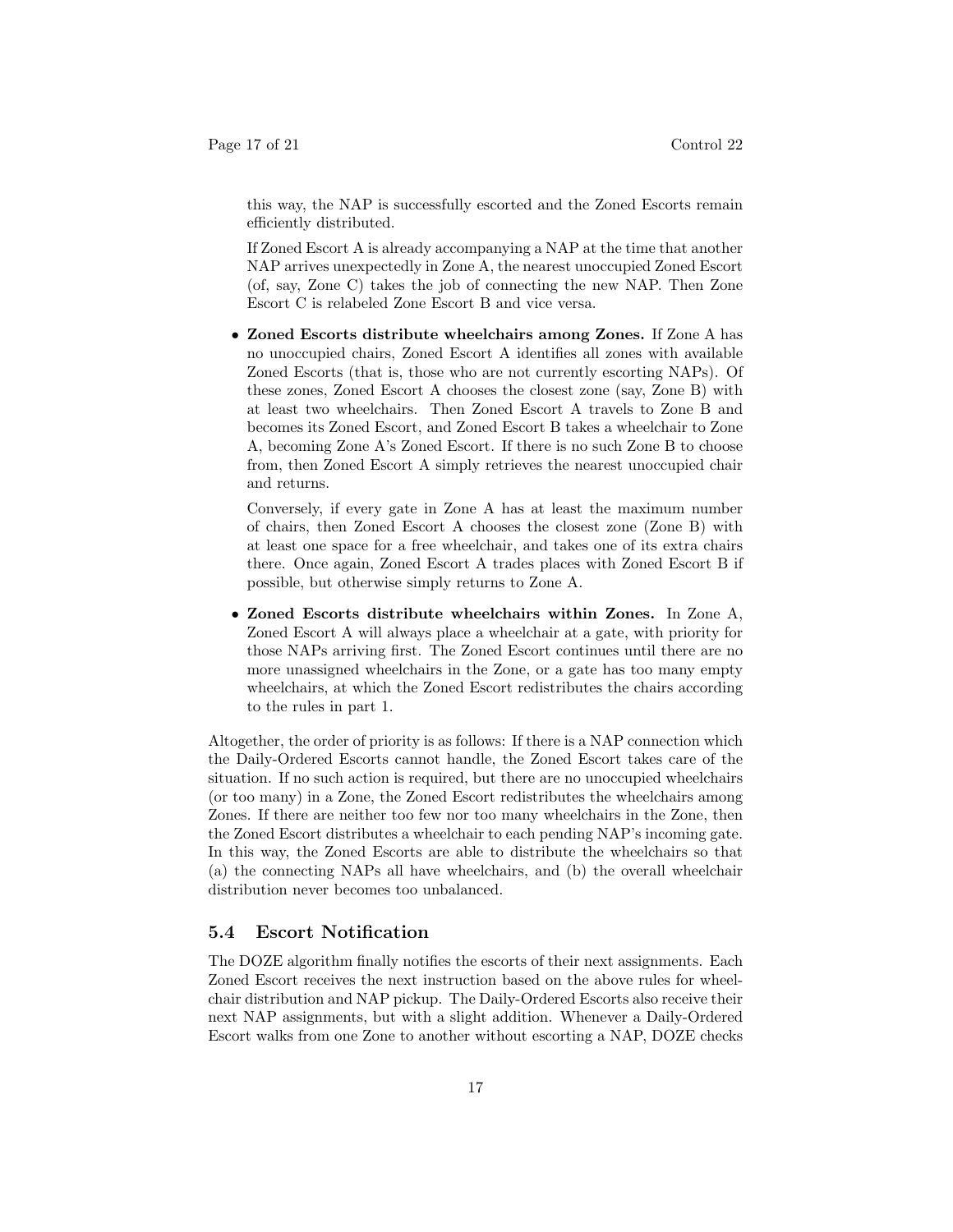

Figure 3: A schematic showing how the airport model information, NAP parameters, and simulated events combine to give the Escort Schedule. Each arrow shows a piece of our simulation.

the relative densities (average wheelchairs per gate) of the two Zones, and tells the Daily-Ordered Escort to bring a wheelchair along if it would make the densities more equal. Then DOZE releases the combined NAP assignments and wheelchair movement orders to the Daily-Ordered Escorts.

# 6 Simulating an Average Day at the Airport

The diagram in Figure 3 may be understood as follows:

- 1. Begin with the arrival and departure frequencies.
- 2. As discussed in Section 2.2, we use these distributions to generate a flight plan for the simulation period of one week, and a varying traffic density/congestion profile used to estimate gate-wise travel times.
- 3. From the proportion of NAPs among our passengers, we use the flight plan to randomly generate a list of NAP arrival times.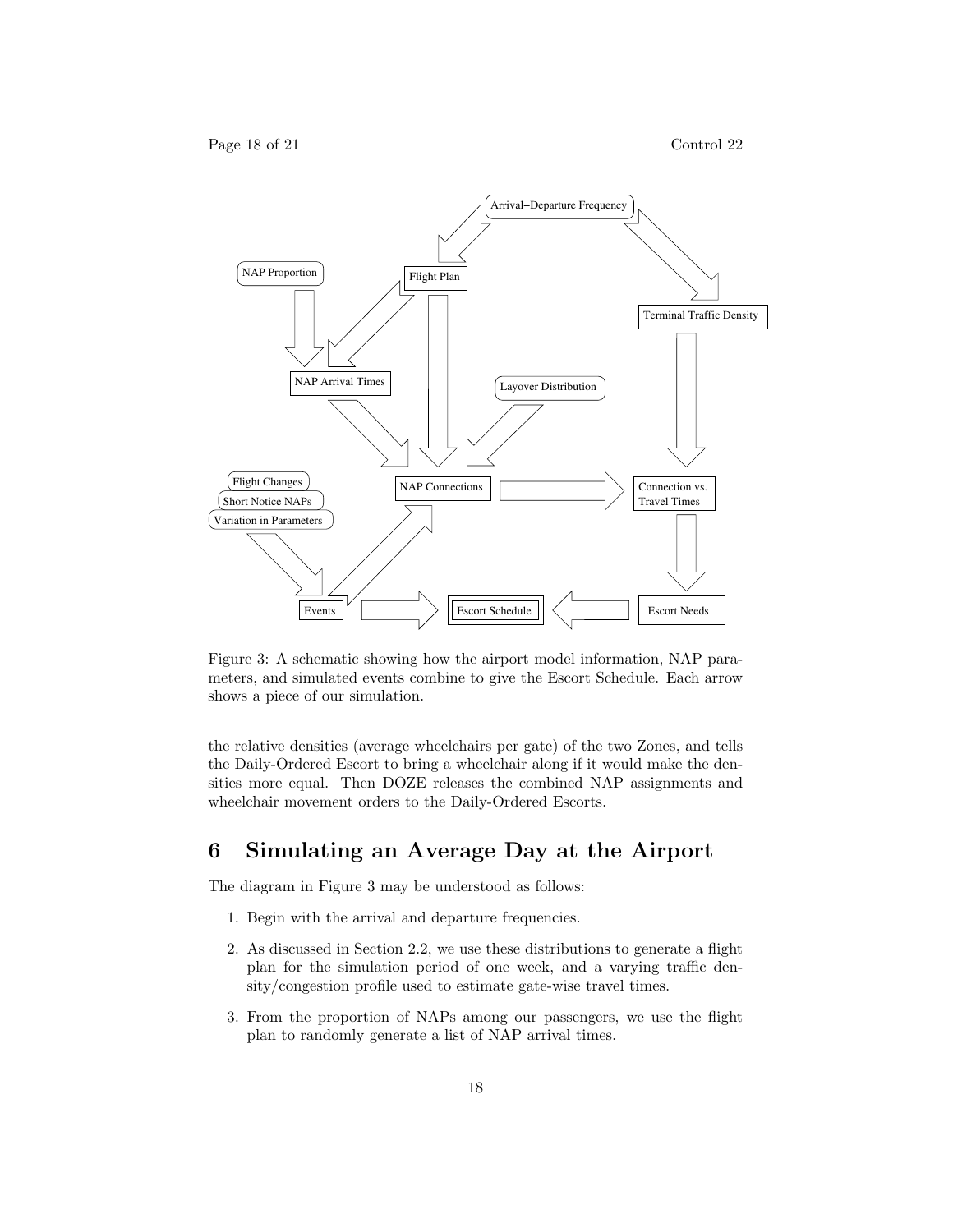- 4. We incorporate the layover distribution and NAP arrival times, and obtain from the flight schedule a complete list of NAP connection gates and times.
- 5. The DOZE algorithm combines the connections and traffic density to produce its estimation of where and when all the escorts will be needed.
- 6. From these needs, DOZE produces the first iteration of the complete escort schedule, and begins directing where the escorts should go.
- 7. As various unexpected airline events occur, such as flight changes, shortand medium-notice NAPs, and variation in actual travel times, the predicted escort connections will slightly change, as well as the actual locations of escorts and wheelchairs.
- 8. The new connections feed back into DOZE, which produces the next iteration of the Escort Schedule.
- 9. This process repeats indefinitely, so that the Escort Schedule is continually refined to match current events.

To simulate this process, we divided the process into two pieces:

- Event Planning
- DOZE Optimization

During the event planning, all of the NAP connections (including, short-, medium-, and long-notice NAPs), flight schedules, and flight delays are preplanned. Every unexpected NAP arrival and flight delay has an associated warning time: long-notice NAPs are known well in advance, medium-notice typically allows four hours, and short-notice gives as little as 15 minutes of notice; flight delays allow for approximately five hours' notice.

During DOZE Optimization, our algorithm attempts to give the best possible escort schedule and update it as events unfold. Every minute, the simulation feeds all known information to the Doze algorithm, including certain flight delays and NAP connections, current escort and wheelchair locations, etc. DOZE runs on this data and supplies instructions to the escorts, who begin to act on these instructions. Their traveling generates new events (such as delays in traveling from gate to gate), which then feed back into the Escort Schedule for the next round of DOZE optimization.

# 7 Conclusions

Unfortunately, times are busy at Control Team 22 Consulting, and work on this bid could not begin until a mere 96 hours before the bid was due. As developing, programming, and implementing stochastic models is a very time consuming process, we have not been able to obtain the simulation results which we intended. In particular, while simulation would upon completion provide a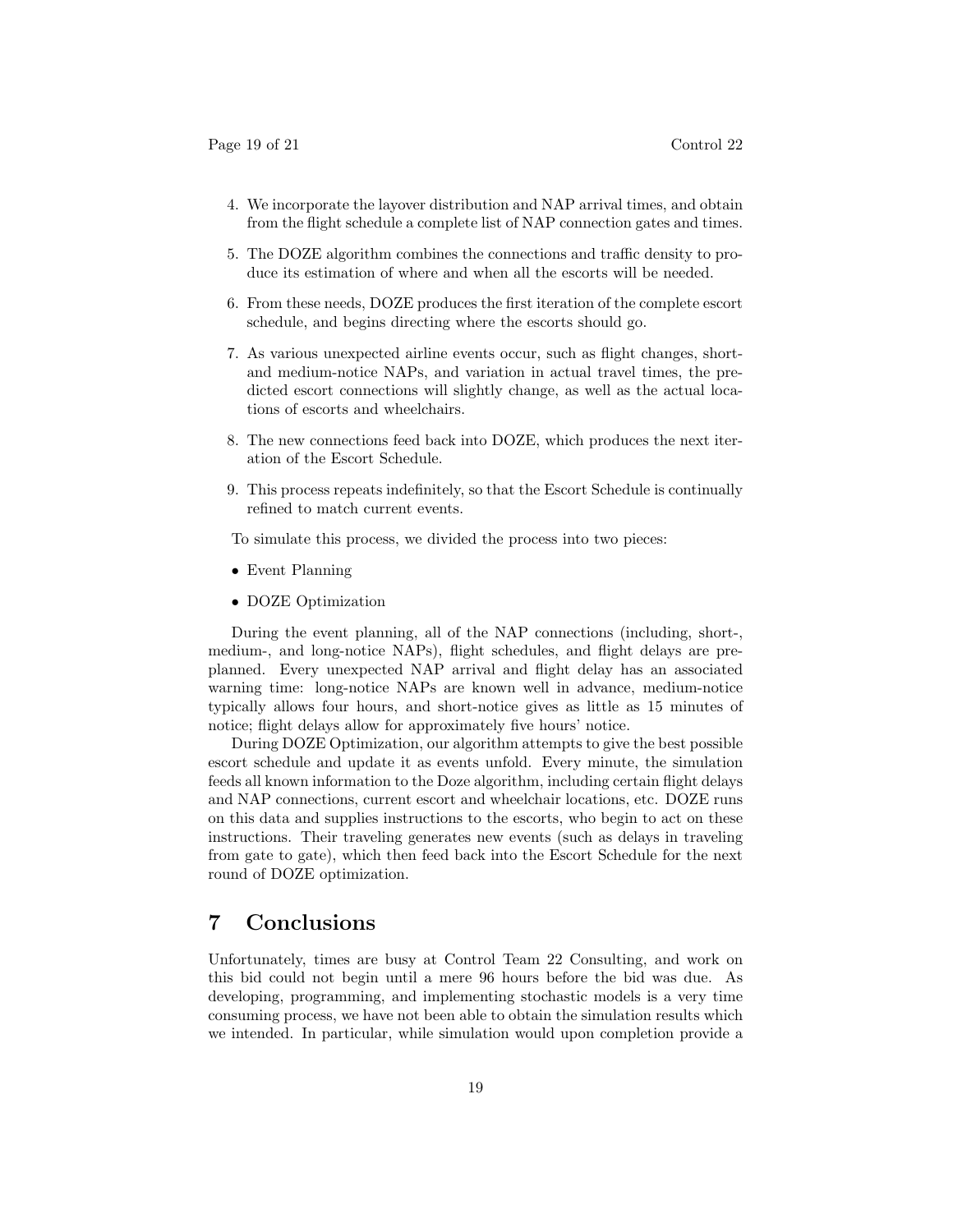detailed breakdown of costs associated with the DOZE algorithm, at this point we are not in a position to make specific budget recommendations for Epsilon Airlines.

However, based on the merits and characteristics of the DOZE algorithm, we are able to make some predictions about its scalability and effectiveness in different airports. The zoned escorts are necessary for adequate wheelchair redistribution and short-notice coverage, but in smaller airports where nonambulatory passengers are less prevalent, incidents occur less often. Thus hiring Zoned escorts and keeping extra wheelchairs available amounts to an extra cost, and increases the overall cost per passenger.

However, in larger airports, where there are many more NAPs and the Daily-Ordered Escorts are more closely scheduled, the presence of Zoned escorts ensures that all NAPs are taken care of even in the case of airport delays or short notice. In this way, the cost of the Zoned Escorts is minimal compared to the averted costs of delaying flights or failing to pick up a passenger needing assistance. Thus we can expect our algorithm to be more cost-effective in Epsilon Airline's larger airports.

Furthermore, in the future as the fraction of passengers who require mobility assistance increases, the presence of Zoned Escorts allows Epsilon Airlines to hire only a minimal number of new Daily-Ordered Escorts, thereby keeping costs low. Thus we expect that the DOZE algorithm will only increase in cost-efficiency in the future.